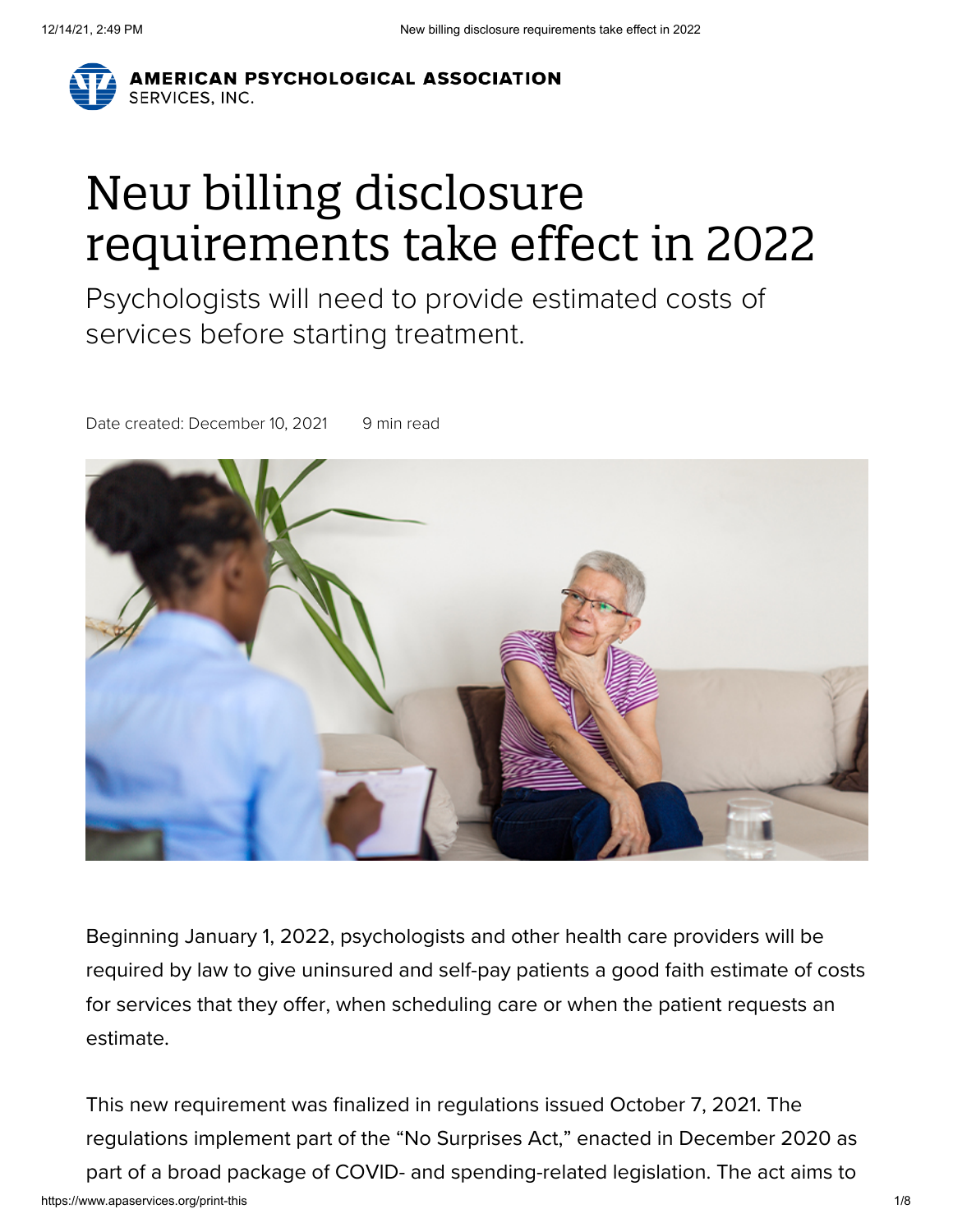reduce the likelihood that patients may receive a "surprise" medical bill by requiring that providers inform patients of an expected charge for a service before the service is provided. The government will also soon issue regulations requiring psychologists to give good faith estimates to commercial or government insurers, when the patient has insurance and plans to use it.

Psychologists working in group practices or larger organizational settings and facilities will likely receive direction from their compliance department or lawyers on how to satisfy this new requirement.

Read on for answers to FAQs that apply to practicing psychologists who treat uninsured or self-pay patients.

#### What providers and what services are subject to this rule?

"Provider" is defined broadly to include any health care provider who is acting within the scope of the provider's license or certification under applicable state law. Psychologists meet that definition.

The definition of "items and services" for which the good faith estimate must be provided is also broadly defined to encompass "all encounters, procedures, medical tests, … provided or assessed in connection with the provision of health care." Services related to mental health substance use disorders are specifically included.

#### What steps do I need to take and when?

Psychologists are ethically obligated to discuss fees with patients upfront. This new requirement builds on that by adding more structure and specific timeframes for action.

Under the new rule, psychologists and other providers must take the following steps for their uninsured or self-pay patients: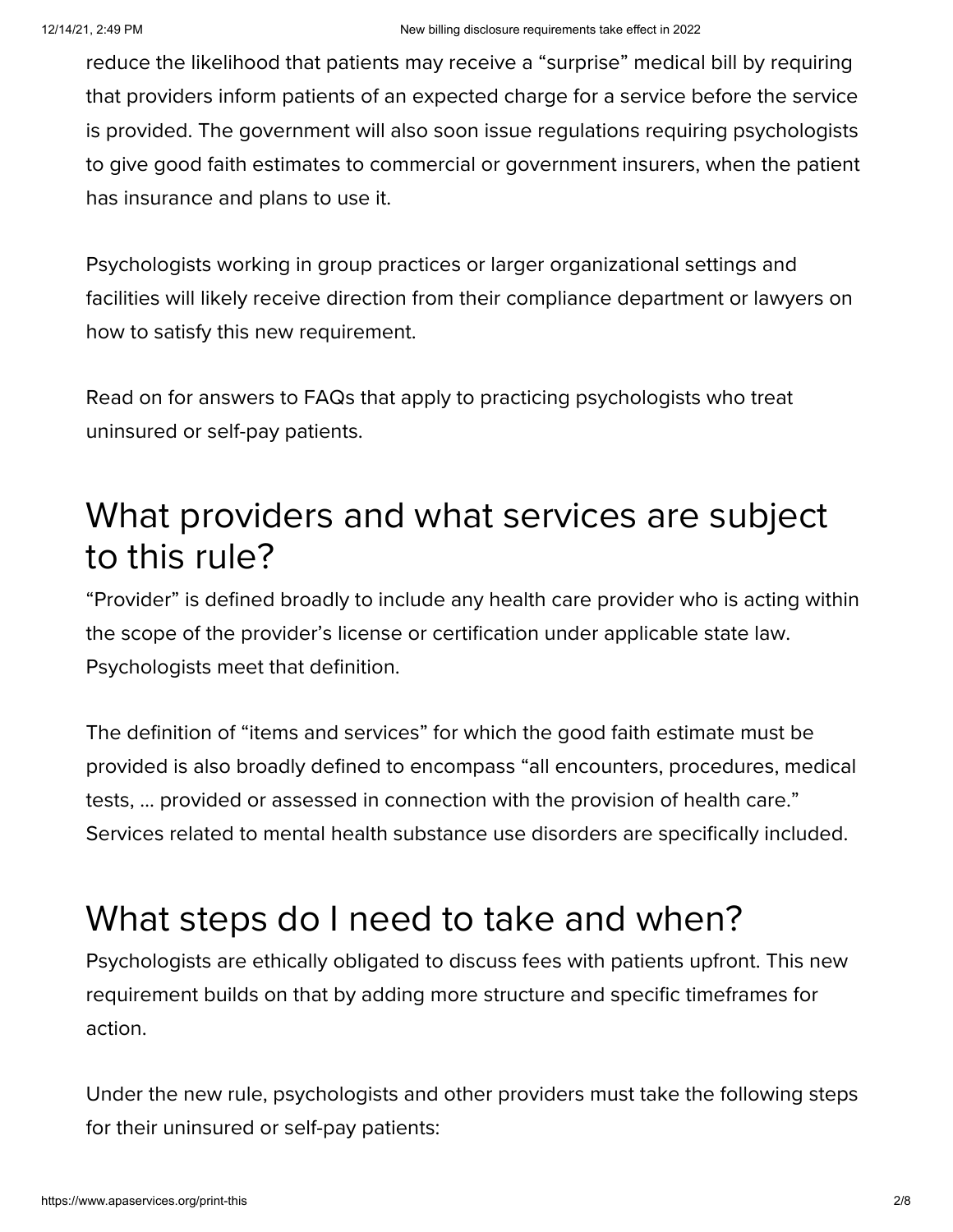- 1. Ask if the patient has any kind of health insurance coverage (including government insurance programs like Medicare, Medicaid, or Tricare), and if so, whether the patient intends to submit a claim to that insurance for the service.
- 2. Inform all uninsured and self-pay patients that a good faith estimate of expected charges is
	- a. available in a written document that is clear, understandable, and prominently displayed;
	- b. orally provided when the service is scheduled or when the patient asks about costs; and
	- c. available in accessible formats, and in the language(s) spoken by the patient.
- 3. Provide a good faith estimate of expected charges for a scheduled or requested service, including items or services that are reasonably expected to be provided in conjunction with such scheduled or requested item or service." That estimate must be provided within specified timeframes:
	- a. If the service is scheduled at least three business days before the appointment date, no later than one business day after the date of scheduling;
	- b. If the service is scheduled at least 10 business days before the appointment date, no later than three business days after the date of scheduling; or
	- c. If the uninsured or self-pay patient requests a good faith estimate (without scheduling the service), no later than three business days after the date of the request. A new good faith estimate must be provided, within the specified timeframes if the patient reschedules the requested item or service.

If any information provided in the estimate changes, a new good faith estimate must be provided no later than 1 business day before the scheduled care. Also, if there is a change in the expected provider less than one business day before the scheduled care, the replacement provider must accept the original good faith estimate as their expected charges.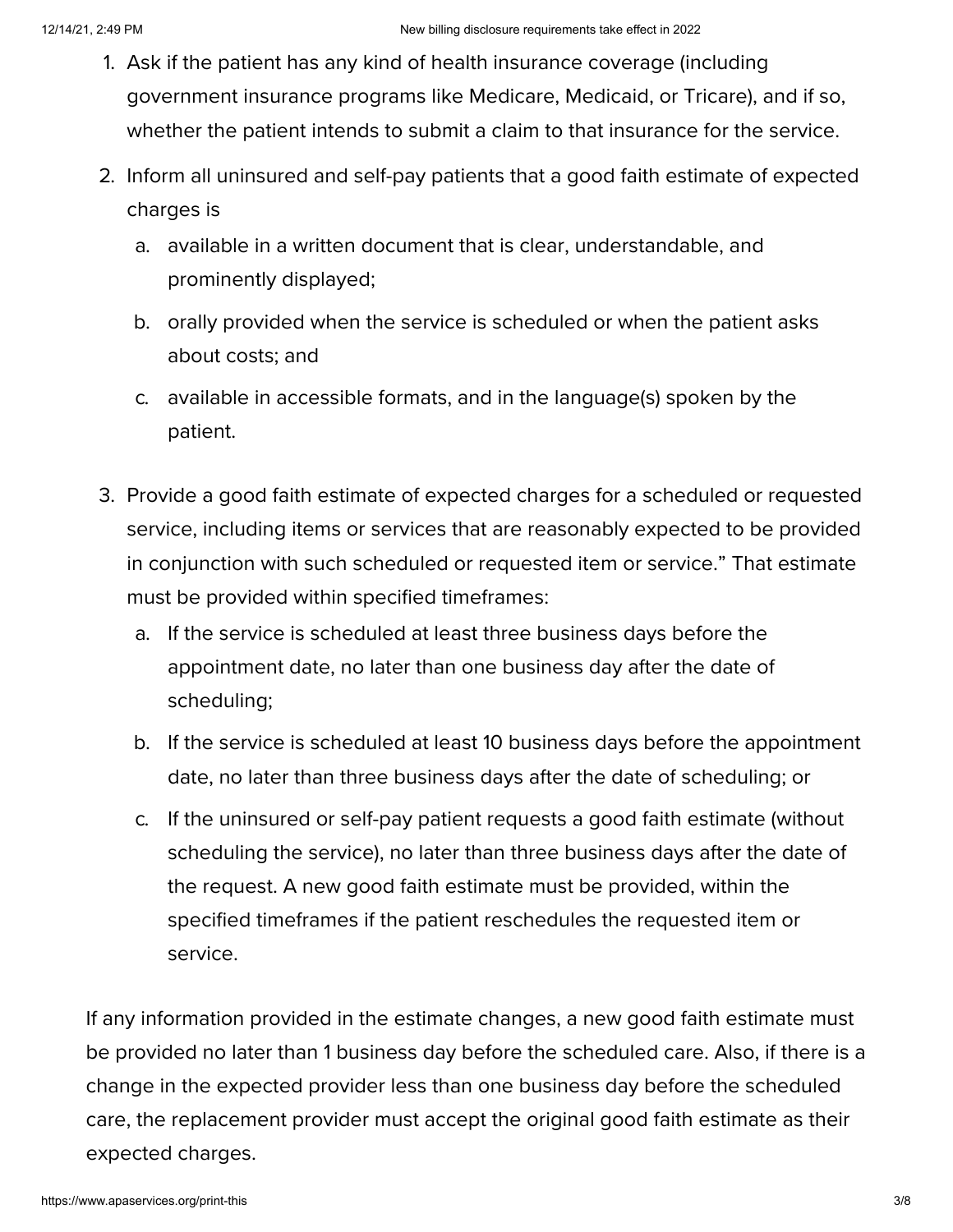### What is the good faith estimate based on?

The good faith estimate is a notification of expected charges for a scheduled or requested service (or item). The "expected charge" for an item or service is either:

- the cash pay rate or rate established by a provider for an uninsured (or self-pay) Ē. patient, reflecting any discounts for such individuals; or
- the amount the provider would expect to charge if the provider intended to bill a  $\blacksquare$ health care plan directly for such item or service.

## Is the good faith estimate binding?

The information provided in the good faith estimate is only an estimate, and the actual items, services, or charges may differ from what is included in the good faith estimate. However, uninsured or self-pay individuals may challenge a bill from a provider through a new patient-provider dispute resolution process if the billed charges substantially exceed the expected charges in the good faith estimate. Substantially exceeds means an amount that is at least \$400 more than the expected charges listed on the good faith estimate for a specific provider.

#### What information should the good faith estimate contain?

The Centers for Medicare and Medicaid Services (CMS) have provided instructions and a sample good faith estimate template (PDF, 163KB) [\(/practice/legal/managed/good](https://www.apaservices.org/practice/legal/managed/good-faith-estimate-template.pdf)faith-estimate-template.pdf) . A good faith estimate (PDF, 130KB) [\(/practice/legal/managed/good-faith-estimate-notice.pdf\)](https://www.apaservices.org/practice/legal/managed/good-faith-estimate-notice.pdf) must contain the following information in clear and understandable language:

- The patient's name and date of birth;  $\blacksquare$
- A description of the primary item or service being furnished to the patient (and if  $\blacksquare$ applicable, the date the primary item or service is scheduled);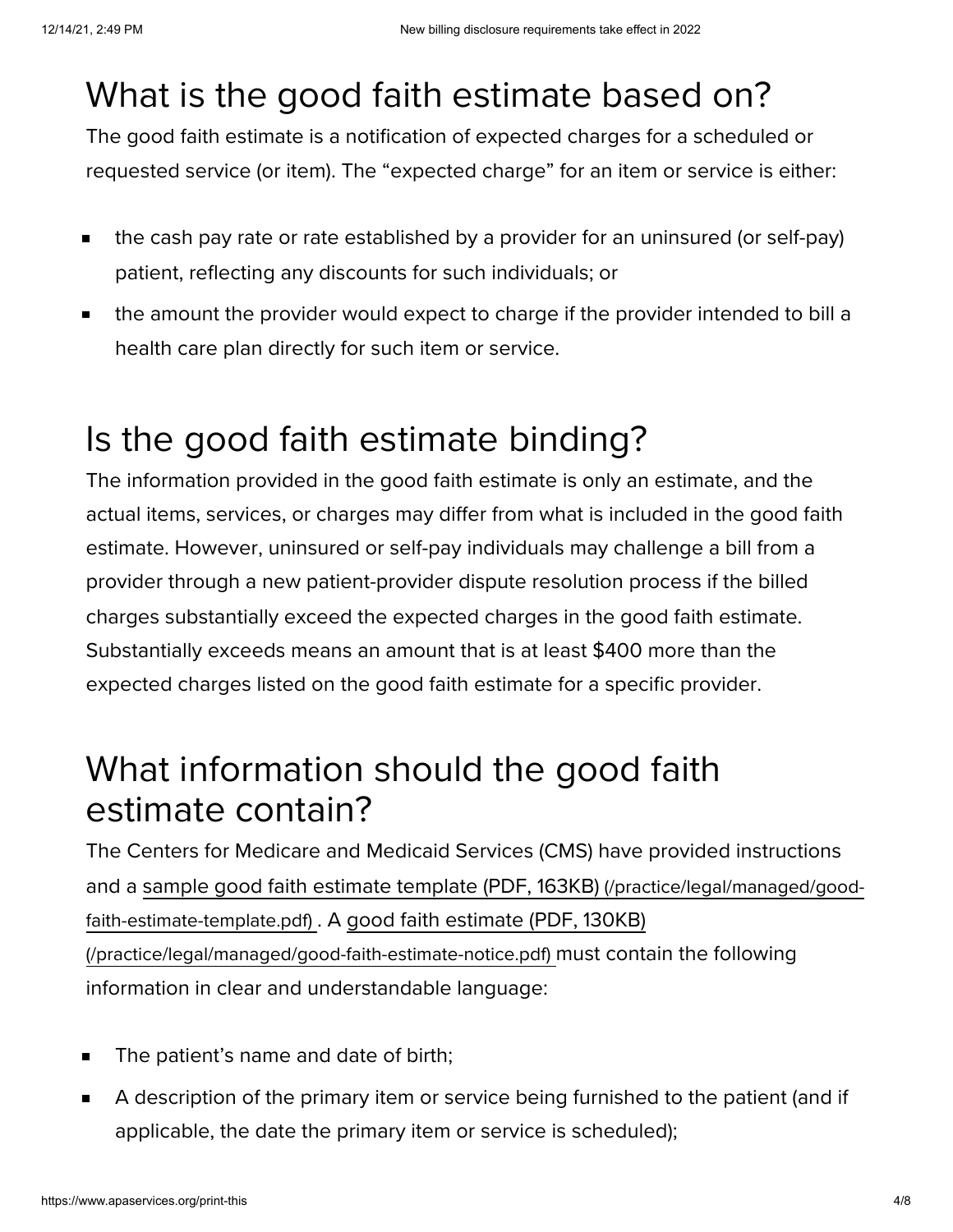- An itemized list of items or services that are "reasonably expected" to be  $\blacksquare$ furnished;
- Applicable diagnosis codes, expected service codes, and expected charges  $\blacksquare$ associated with each listed item or service;
- The name, National Provider Identifier, and Tax Identification Number (TIN) of  $\blacksquare$ each provider or facility represented in the good faith estimate, and the state(s) and office or facility location(s) where the items or services are expected to be furnished. (APA recommends using a business TIN [\(/practice/business/finances/employer-identification-numbers\)](https://www.apaservices.org/practice/business/finances/employer-identification-numbers) rather than your SSN);
- A list of items or services that the provider or convening facility (the provider or  $\blacksquare$ facility that handles the scheduling of the service) anticipates will require separate scheduling and that are expected to occur before or following the expected period of care for the primary item or service;  $1$  [\(#service\)](#page-5-0)
- A disclaimer that there may be additional items or services the convening  $\blacksquare$ provider or convening facility recommends as part of the course of care that must be scheduled or requested separately and are not reflected in the good faith estimate;
- A disclaimer that the information provided in the good faith estimate is only an  $\blacksquare$ estimate and that actual items, services, or charges may differ from the good faith estimate; and
- A disclaimer that informs the patient of their right to initiate a patient-provider  $\blacksquare$ dispute resolution process if the actual billed charges substantially exceed the expected charges included in the good faith estimate. This should include instructions for where the patient can find information about how to initiate the dispute resolution process, as well as a statement that the initiation of a patientprovider dispute resolution process will not adversely affect the quality of health care services furnished to the patient; and
- A disclaimer that the good faith estimate is not a contract and does not require  $\blacksquare$ the uninsured (or self-pay) individual to obtain the items or services from any of the providers or facilities identified in the good faith estimate.

The required disclaimers are included in the CMS template cited above.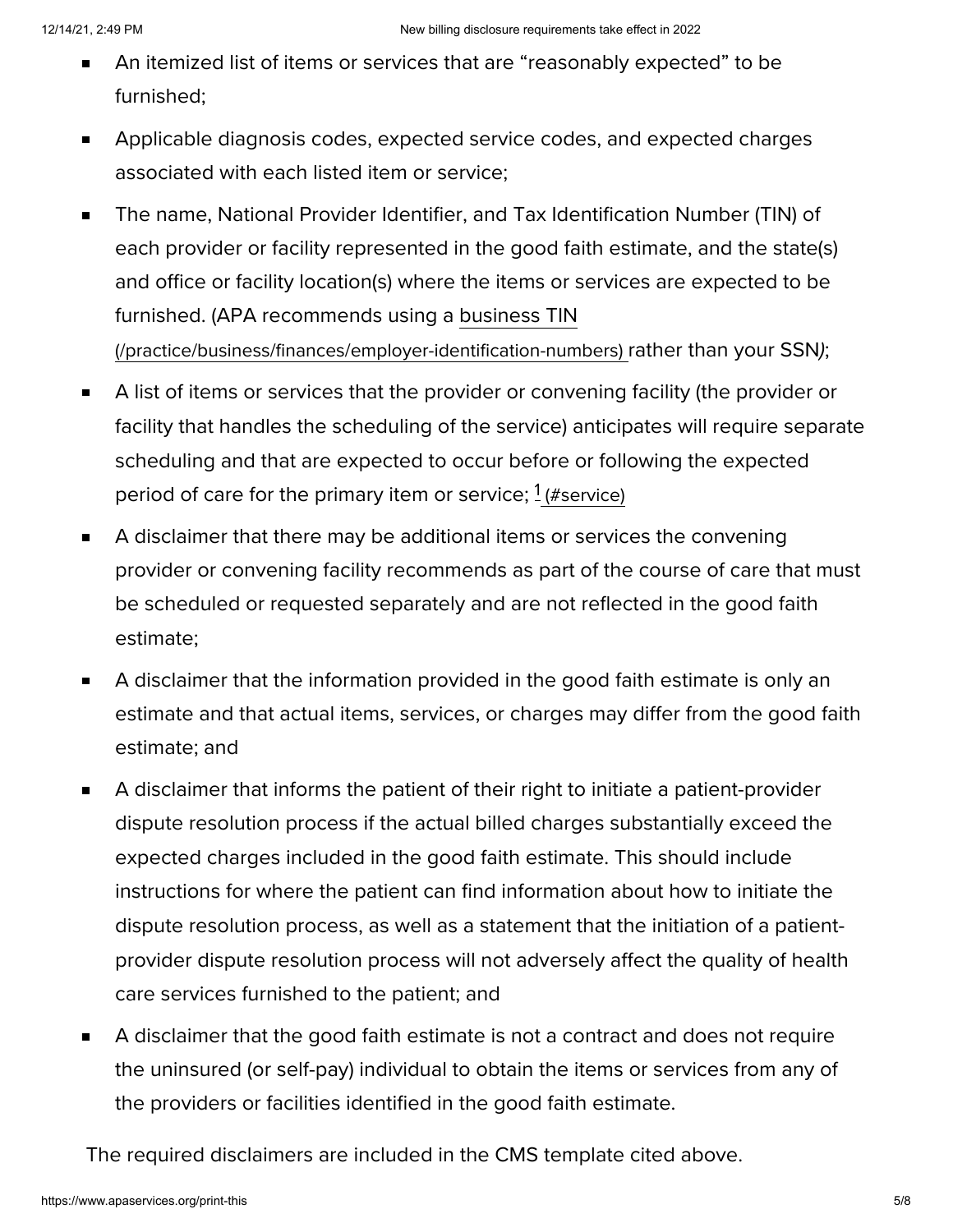<span id="page-5-0"></span><sup>1</sup> If there are such separately scheduled services, the estimate should also include a disclaimer that (a) separate good faith estimates will be issued upon scheduling or upon request of the listed items or services, (b) for items or services included in this list, information such as diagnosis codes, service codes, expected charges and provider or facility identifiers do not need to be included, as that information will be provided in separate good faith estimates upon scheduling or upon request; and (c) instructions for how an uninsured (or self-pay) individual can obtain good faith estimates for such items or services.

### Do these requirements apply to existing/ongoing patients?

The rule makes no distinction between current and future patients. These new disclosure requirements would presumably apply to continued services furnished to existing patients as well as to new patients.

## Special scenarios

#### **Can I provide a single good faith estimate to a patient who I anticipate treating throughout the year?**

Yes. If you expect to provide a recurring service to the uninsured/self-pay patient, you are allowed to submit a single good faith estimate to that patient for those services, so long as: (1) the good faith estimate includes, in a clear and understandable manner, the "expected scope of the recurring primary items or services (such as timeframes, frequency, and total number of recurring items or services)"; and (2) the good faith estimate can only include recurring services that are expected to be provided within the next 12 months. For additional recurrences beyond 12 months, the provider must provide a new good faith estimate and communicate any changes between the initial and the new estimates.

For example, if you have a psychotherapy patient that you expect will need continuing therapy throughout the year, the good faith estimate might say the following:

I expect that my care of you will require continued weekly therapy sessions continuing through the end of the year, at \$X per session for a total of 50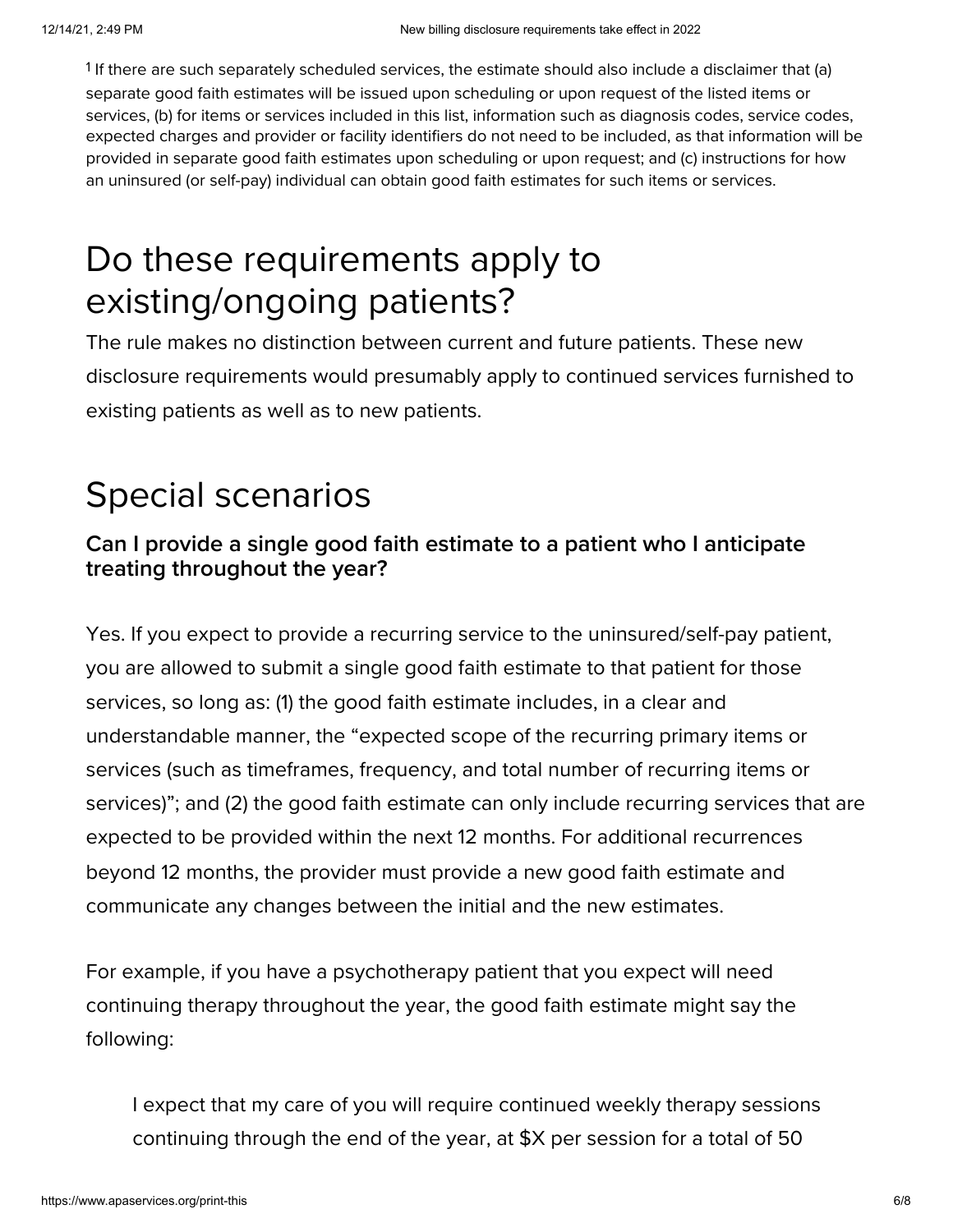weeks, accounting for vacations and holidays for an estimated total of [\$X x 50].

Or if the future course of treatment is less certain, an estimate might look like this:

Depending on the progress we make this year, I expect that you will need 10– 20 more sessions this year. At \$X per session the estimated total cost would be [10X-20X].

#### **I provide services in a setting offering multiple kinds of services to the same patient (i.e., a federally qualified health center, rural health clinic, hospital), and I do not separately schedule appointments or bill for my services. Does this rule apply to me?**

The regulation describes slightly different obligations for a "convening provider or convening facility," which is a provider or facility who receives the patient's request for a good faith estimate of costs and is responsible for scheduling the primary item or service.

Depending on how appointment requests are received and scheduled in your setting, psychologists who work at these types of facilities might not be responsible for compiling or providing the good faith estimate, but they are expected to contribute any information that may be relevant to the estimate.

If you are in such a setting, you should consult with your facility or clinic's compliance officer or attorney about your personal obligations under this new regulation.

#### **My patient is insured and intends to use their insurance to pay for my services. How do I send this information to the patient's insurance plan?**

Federal agencies will soon issue rules specifying the form, timing, and manner by which good faith estimates must be transmitted to insurers. APA will provide further updates when these rules are issued. The information in this FAQ is only meant to apply to communication with patients who are self-pay or uninsured.